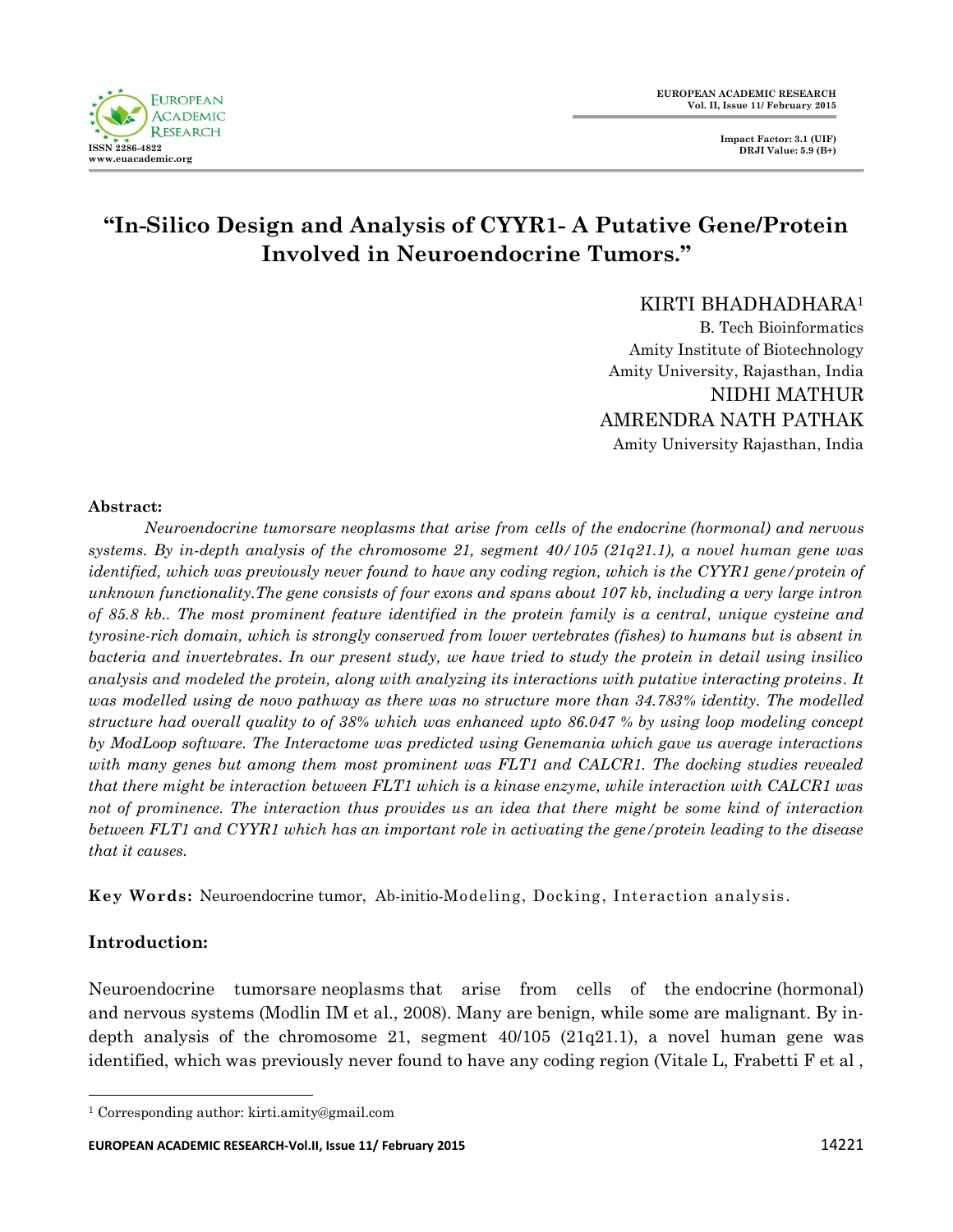Kulke MH, Siu LL, Tepper JE, Fisher G, Jaffe D, et al., 2011). The gene/protein derived from brain cells, when translated provided a 154 amino acid product which had no similarity with any known protein. The gene has been named cysteine and tyrosine-rich protein 1 gene (CYYR1).

The gene consists of four exons and spans about 107 kb, including a very large intron of 85.8 kb. Analysis of expressed sequence tags shows high CYYR1 expression in cells belonging to the amine precursor uptake and decarboxylation system (Su-Chen Li et al, 2012). Sequence and phylogenetic analysis led to identification of several genes encoding CYYR1 homologous proteins. The most prominent feature identified in the protein family is a central, unique cysteine and tyrosine-rich domain, which is strongly conserved from lower vertebrates (fishes) to humans but is absent in bacteria and invertebrates. These cells may have a link for the origin of neuroendocrine (NE) tumors (Kloppel G et al., 2004).The gene has not been studied in detail. The involvement ofCYYR1in neuroendocrine tumor though has not been experimentally proved, but various previously done studies have shown that it is somewhere involved in the disease (Donna Karolchik, et.al, 2014). In our present study, we have tried to study the protein in detail using insilico analysis and modeled the protein, along with analyzing its interactions with putative interacting proteins. The protein is modeled using de novo pathway as it had no structural similarity with any of the known proteins. Using literature survey, we got the molecular weight=16.6 kdal and the isoelectric point=8.28.

It is assumed that NE tumors can originate from normal NE cells.NE tumors are divided, according to the WHO(WorldHealthOrganization) classification, into well differentiated tumors or carcinomas, poorly differentiated carcinomas and mixed endocrine-exocrine carcinomas, according to their histological and cytological features(Pavel ME, Hainsworth JD, Baudin E, Peeters M, Horsch D, et al.,2011).

First, the CYYR1 mRNA coding sequence (CDS) was studied in a large series of NEtumors and a P111S mutation in the only neck-derived tumor was identified. Both isoforms, which encode two polypeptides–differing in terms of the absence or presence of one amino acid were found in normal and neo-plastic tissues. The protein was structured and its interaction analysis was performed. The other interacting partners were docked to study the interactions between the CYYR1 and the putatively interacting protein. No specific protein was found to interact with the CYYR1 protein; all proteins were known to be hypothetically predicted to interact with the CYYR1 protein of unknown function.

# **Methodology:**

UniProt is a comprehensive, high-quality and freely accessible database of [protein sequence](http://en.wikipedia.org/wiki/Protein_sequence) and functional information, many entries being derived from [genome sequencing projects \(](http://en.wikipedia.org/wiki/Genome_sequencing_project)Magrane M. and the UniProt consortium, 2009). It contains a large amount of information about the biological function of proteins derived from the research literature (Design and implementation of the UniProt websit[eBMC Bioinformatics, 10:136, 2009\).](http://dx.doi.org/doi:10.1186/1471-2105-10-136) The UniProt ID-Q96J86 was taken, which was a reviewed entry in the database with 154 amino acid residues in the protein/gene.

Using SignalP tool, three domains were determined: Signal Peptide domain from position 1-29, transmembrane domain from position 62-82 and the Poly-Proline domain from position 144- 149.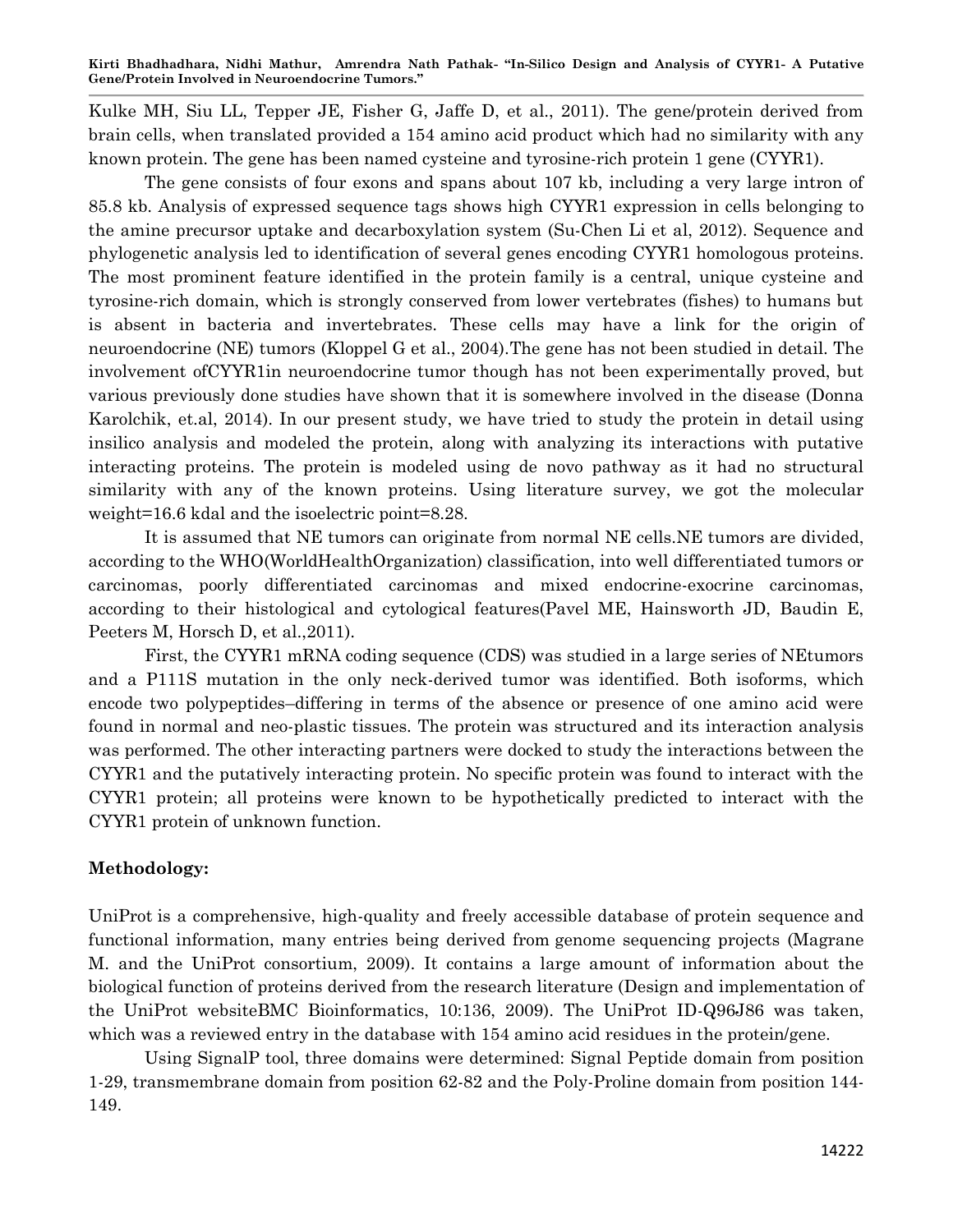**Kirti Bhadhadhara, Nidhi Mathur, Amrendra Nath Pathak- "In-Silico Design and Analysis of CYYR1- A Putative Gene/Protein Involved in Neuroendocrine Tumors."**



**Figure-1 The amino acids from position 1-29 are a part of signal peptides.**

#### **Sequence Analysis and Structure Prediction:**

The Pfam database is a large collection of protein families, each represented by multiple sequence alignments and hidden Markov models (HMMs) (M. Punta et al, 2014).Proteins aregenerally composed of one or more functional regions, commonly termed domains. Different combinations of domains give rise to the diverse range of proteins found in nature. The domain was analyzed using Pfam 27.0, which shows that the domain is DUF26268.

Jpred is a Protein Secondary Structure Prediction server and has been in operation since approximately 1998(Cole C, Barber JD and Barton GJ. (2008). Jpred incorporates the Jnet algorithm in order to make more accurate predictions. In addition to protein secondary structure Jpred also makes predictions on Solvent Accessibility and Coiled-coil regions (Lupas method).The secondary structure analysis was done.



**Figure-2. Secondary Structure Analysis of CYYR1 gene/protein**

The Protein Data Bank (PDB) is a repository for the three-dimensional structural data of large biological molecules, such as [proteins](http://en.wikipedia.org/wiki/Protein) andacids (Luthy Bowie JU, Eisenberg D.1992, F.C.Bernstein et al). The data, typically obtained by X-ray crystallography or NMR spectroscopy andsubmittedbybiologists and biochemists from around the world. The structure for Cytosine and tyrosine rich protein1 was not present in the PDB entry, so the structure was modeled. BLAST is an [algorithm](http://en.wikipedia.org/wiki/Algorithm) for comparing [primary](http://en.wikipedia.org/wiki/Primary_structure) biological sequence information, such as the [amino](http://en.wikipedia.org/wiki/Amino_acid)[acid](http://en.wikipedia.org/wiki/Amino_acid) sequences of different [proteins](http://en.wikipedia.org/wiki/Protein) or the [nucleotides](http://en.wikipedia.org/wiki/Nucleotide) of [DNA sequences.](http://en.wikipedia.org/wiki/DNA_sequence) A BLAST search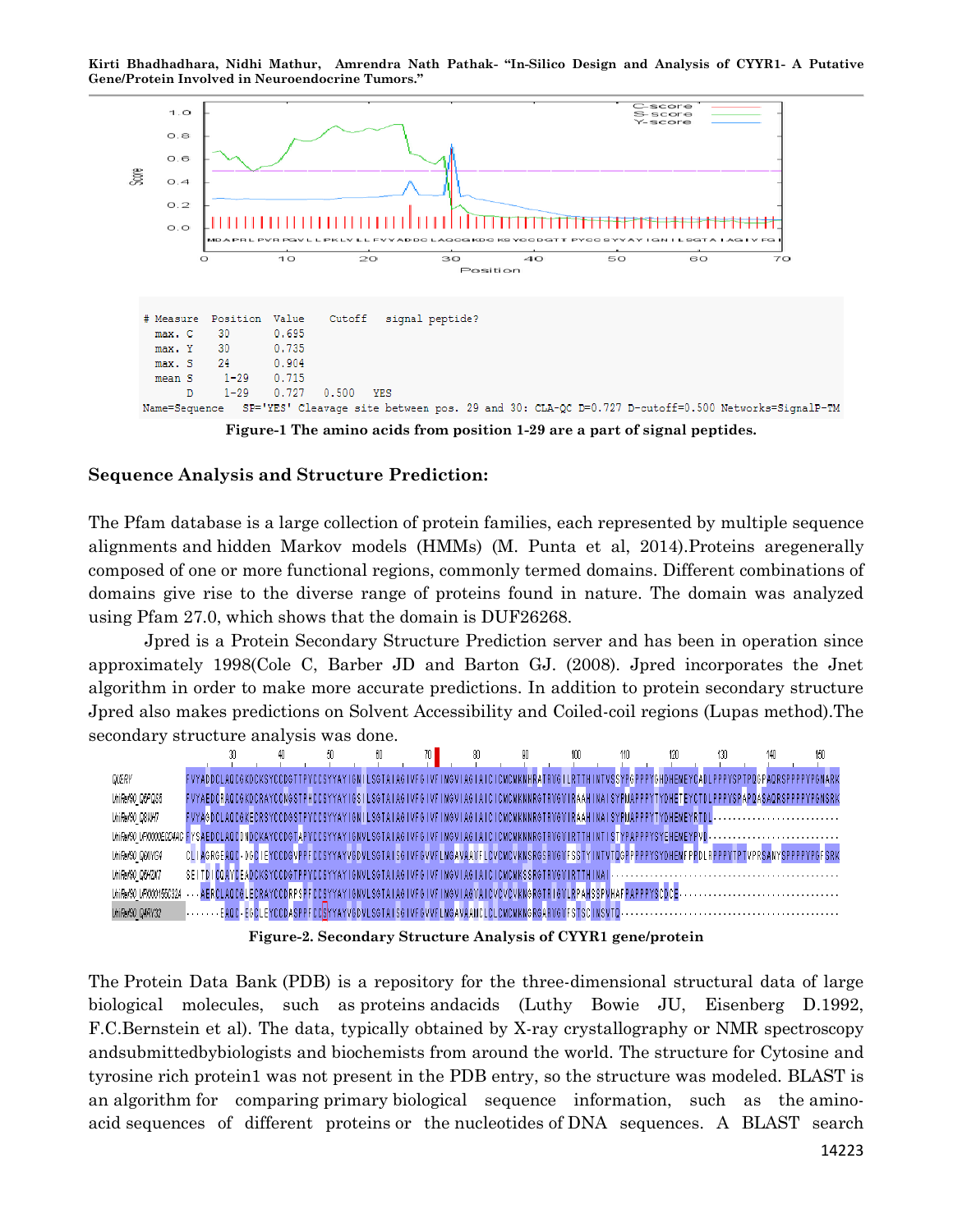enables a researcher to compare a query sequence with a library or [database](http://en.wikipedia.org/wiki/Database) of sequences, and identify library sequences that resemble the query sequence above a certain threshold (Altschul, S.F. et al, 1990).

Protein BLAST was done with the database selected as PDB-database, which shows the maximum identity as 39% and 37%, with the PDB-ID as 4BZJ\_A and 2LFC\_A respectively as shown in table 1. As the identity was less than 40% Schrodinger-PRIME rejected the homology modeling of the protein (Biologics Suite 2014-2: BioLuminate, version 1.5, Schrödinger, LLC, New York, NY, 2014.). Hence Ab-initio modeling using-Phyre2 server was done to predict its structure (Protein structure prediction on the web, 2009).

| <b>Description</b>               | Max-         | Total        | Query    | E-Value | Identity | Accession |
|----------------------------------|--------------|--------------|----------|---------|----------|-----------|
|                                  | <b>Score</b> | <b>Score</b> | Coverage |         |          |           |
| Chain A, The Structure of Copii  | 28.5         | 28.5         | 24%      | 2.8     | 39%      | 4BZJA     |
| Coated Assembled on Membrane     |              |              |          |         |          |           |
| (Saccharomyces Cerevisiae)       |              |              |          |         |          |           |
| Chain A, A solution NMR str. of  | 26.9         | 26.9         | 19%      | 6.0     | 37%      | 2LFCA     |
| Fumarate reductase flavoprotein  |              |              |          |         |          |           |
| lactobacillus<br>subunit<br>from |              |              |          |         |          |           |
| plantarum                        |              |              |          |         |          |           |

**Table-1:** Protein Blast results which were used as template for structure modeling.

After prediction the model was optimized by energy minimization using Swiss–Pdb Viewer.Swiss–Pdb Viewer (Spdbv) is an application that provides a user friendly interface allowing analyzing several proteins at the same time. The proteins can be superimposed in order to deduce structural alignments and compare their active sites or any other relevant parts (Kiefer F et al-2009,). [The](mailto:andras@fiserlab.org-2003).%20The) energy minimization was done using the Spdbv software, until the energy reached a constant energy value.The structure was further optimized and modeled using, automated modeling of loops by Mod Loop (A. Fiser, and A. Sali, Bioinformatics, 2003).The predicted structure as shown in figure 3, has a big alpha helix with two small beta sheets and loops clearly visible.



**Figure-3 Representation of the modeled structure using (The PYMOL Molecular Graphics System, Version 1.2r3pre, Schrödinger)**

**Interaction Analysis: -**Gene Mania finds other genes that are related to a set of input genes, using a very large set of functional association data. Association data include protein and genetic interactions, pathways, co-expression, co-localization and protein domain similarity. (David Warde-Farley, et.al, 2010). The CYYR1 gene/protein interaction analysis search was made using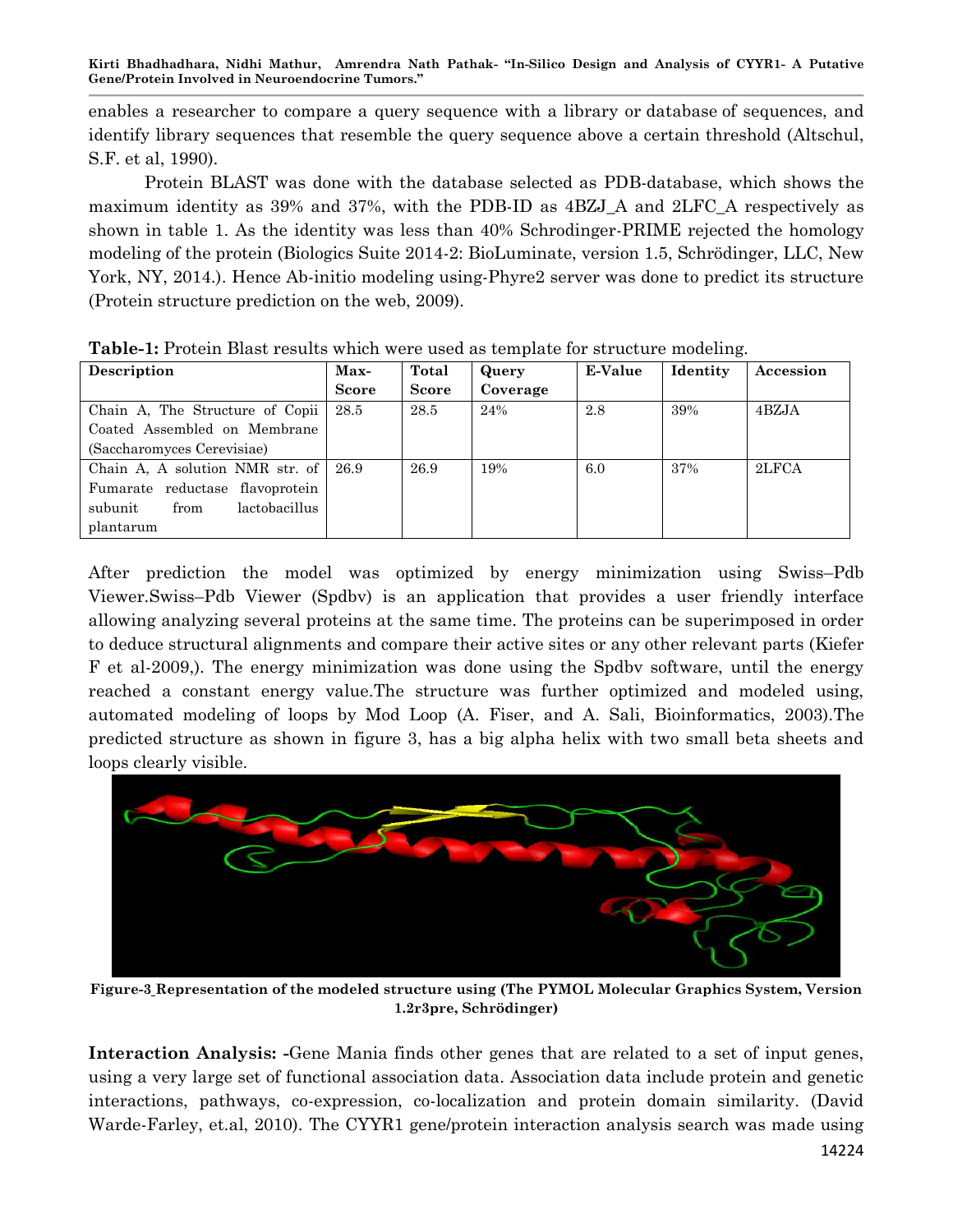Gene Mania. The table 2 depicts all the interactions predicted by Gene Mania for CYYR1, which are diagrammatically represented in figure 4, where the interactions are connected using the flow diagram.

|                  | <b>Networks</b>      | <b>Genes/Proteins involved</b>                                   |              |
|------------------|----------------------|------------------------------------------------------------------|--------------|
|                  |                      |                                                                  | <b>Score</b> |
| 1.               | Co-expression        | MCOLN3, GCA, BMPER, CD93, CLEC14A, EMCN, FLT1, GJA4, LDB2, CALC  |              |
|                  |                      | RL, HSA, CLEC14A, MLOLN3, HSPA12B, C20orf160, ERG, MYCT1, APBB2, |              |
|                  |                      | L3MBTL3, FGD5.                                                   |              |
| 2.               | Pathway              | FLT1, ERG                                                        | 10.41%       |
| 3.               | Co-localization      | MCOLN3, CNPPD1, PHF10, FBX018, EMCN, FLT1, LDB2, ERG, MYCT1, CA  | 6.37%        |
|                  |                      | LCRL                                                             |              |
| $\overline{4}$ . | Shared<br>Protein    | CD93.CLECMA                                                      | 1.54%        |
|                  | Domains              |                                                                  |              |
| 5.               | Genetic Interactions | MCOLN3, GCA, PHF10, FBX018, EMCN, FLT1, CD93, GCA, HSPA12B, FGD  | 1.51%        |
|                  |                      | 5, ERG, MYCT1, APBB2                                             |              |

**Table-2 Interaction analysis of CYYR1 gene/protein**



**Figure-4 Interaction Map of CYYR1 gene/protein, the purple line represents co-expression, green line represents pathway and the blue line represents co-localization.**

The physical interactions are not known yet for the protein , only co-localized and pathway based interactions are known , which are also putative.

# **Docking Studies**

The Active Sites were Predicted and Analyzed using Dog site scorer for CYYR1 to recognize the cavities were another molecule should be interacting with the protein. (Center for Bioinformatics-Universitat of Hamburg, 2003). The top six cavities as identified by the tool are specified in the table 3.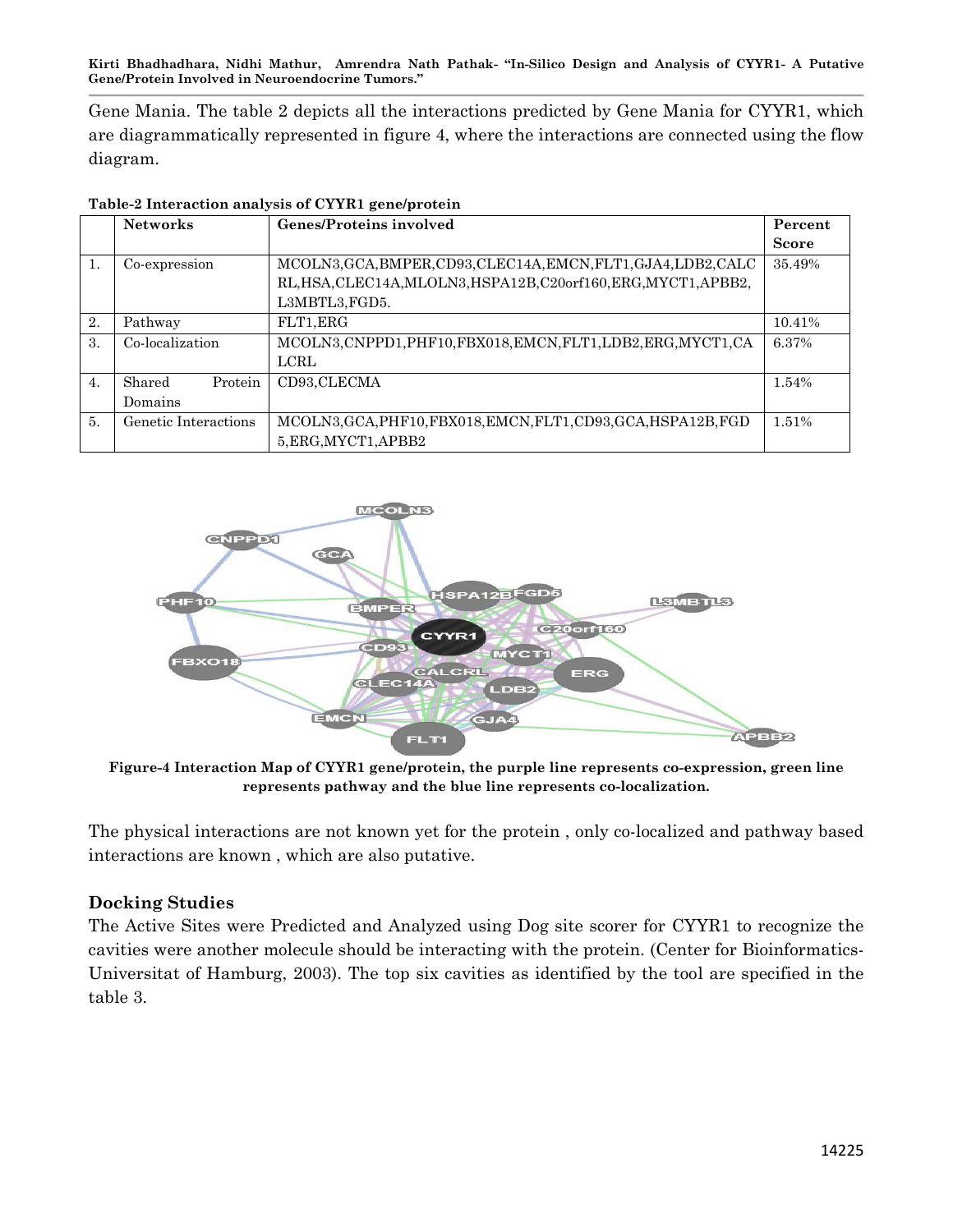| Table o Henve Shes I Fealed on of CTTIMI generation |         |                |              |       |              |  |  |
|-----------------------------------------------------|---------|----------------|--------------|-------|--------------|--|--|
| Name                                                | Volume  | <b>Surface</b> | Lipo surface | Depth | Simple Score |  |  |
| P0                                                  | 2199.17 | 3428.85        | 2602.77      | 30.77 | 0.72         |  |  |
| Ρ1                                                  | 250.94  | 689.05         | 441.90       | 8.28  | 0.14         |  |  |
| P <sub>2</sub>                                      | 227.97  | 496.94         | 375.39       | 13.68 | 0.10         |  |  |
| P3                                                  | 223.62  | 519.63         | 428.20       | 10.20 | 0.13         |  |  |
| P4                                                  | 155.84  | 368.30         | 298.68       | 9.28  | 0.04         |  |  |
| P5                                                  | 131.20  | 385.23         | 316.36       | 8.11  | 0.00         |  |  |

**Table-3 Active Sites Prediction of CYYR1 gene/protein**

Hex is an interactive protein docking and molecular superimposition program, written by Dave Ritchie (Ota, [Suzuki Y.](http://www.uniprot.org/uniprot/?query=author:%22Suzuki+Y.%22) et al, 2013). Hex understands protein and DNA structures in PDB format, and it can also read small-molecule SDF files.

The maximum probability of interaction of CYYR1 was predicted to be with CALCR1 (3AQF.PDB) and FLT1 (1FLT.PDB). The 3AQF.PDB is a Calcitonin receptor and 1FLT.PDB is a Tyrosine-protein kinase enzyme. The protein-protein interaction was studied using the Hex docking software. The CYYR1.PDB (modeled by Phyre2 server) was docked with 3AQF.PDB and 1FLT.PDB , whose complexes were visualized in PYMOL to study the interaction.

# **Phylogenetic Analysis**

MEGA is an integrated tool for conducting sequence alignment, inferring phylogenetic trees, estimating divergence times, mining online databases, estimating rates of molecular evolution, inferring ancestral sequences, and testing evolutionary hypotheses (Tamura K et al, 2013). MEGA is used by biologists in a large number of laboratories for reconstructing the evolutionary histories of species and inferring the extent and nature of the selective forces shaping the evolution of genes and species.

|                                                                                                | 1     | 2     | з     | 4     | 5     | 6     | 7     | 8 |
|------------------------------------------------------------------------------------------------|-------|-------|-------|-------|-------|-------|-------|---|
| 1. gi 440901404 gb ELR52354.1                                                                  |       |       |       |       |       |       |       |   |
| 2. gi 537178625   ab ERE75572.1                                                                | 0.045 |       |       |       |       |       |       |   |
| 3. qi 344251480   ab EGW07584.1                                                                | 0.034 | 0.011 |       |       |       |       |       |   |
| 4. qi 449283837   qb EMC90431.1                                                                | 0.129 | 0.167 | 0.154 |       |       |       |       |   |
| 5. gi   16418447   ref   NP 443186.1                                                           | 0.104 | 0.141 | 0.129 | 0.234 |       |       |       |   |
| 6. qi 62898884 dbj BAD97296.1                                                                  | 0.104 | 0.141 | 0.129 | 0.234 | 0.000 |       |       |   |
| 7. gi 62078689 ref NP 001014002.1                                                              | 0.092 | 0.045 | 0.057 | 0.220 | 0.180 | 0.180 |       |   |
| 8. gi   17064178   gb   AAL 35295. 1   AF 44                                                   | 0.116 | 0.068 | 0.080 | 0.234 | 0.193 | 0.193 | 0.045 |   |
| <b>Pairwise Distances</b><br>Figure- $5(a)$                                                    |       |       |       |       |       |       |       |   |
| gil62078689 ref NP 001014002.1<br>qi 17064178 qb AAL35295.1 AF44<br>gi 537178625 gb ERE75572.1 |       |       |       |       |       |       |       |   |



**(b)Bootstrap Phylogenetic Tree of CYYR1 gene/protein**

Tajima"s test of neutrality (Statistical methods to test for nucleotide mutation hypothesis by DNA polymorphism, 1989) which compares the number of segregating sites per site with the nucleotide diversity was conducted on CYYR1. The analysis involved 8 amino acid sequences. All positions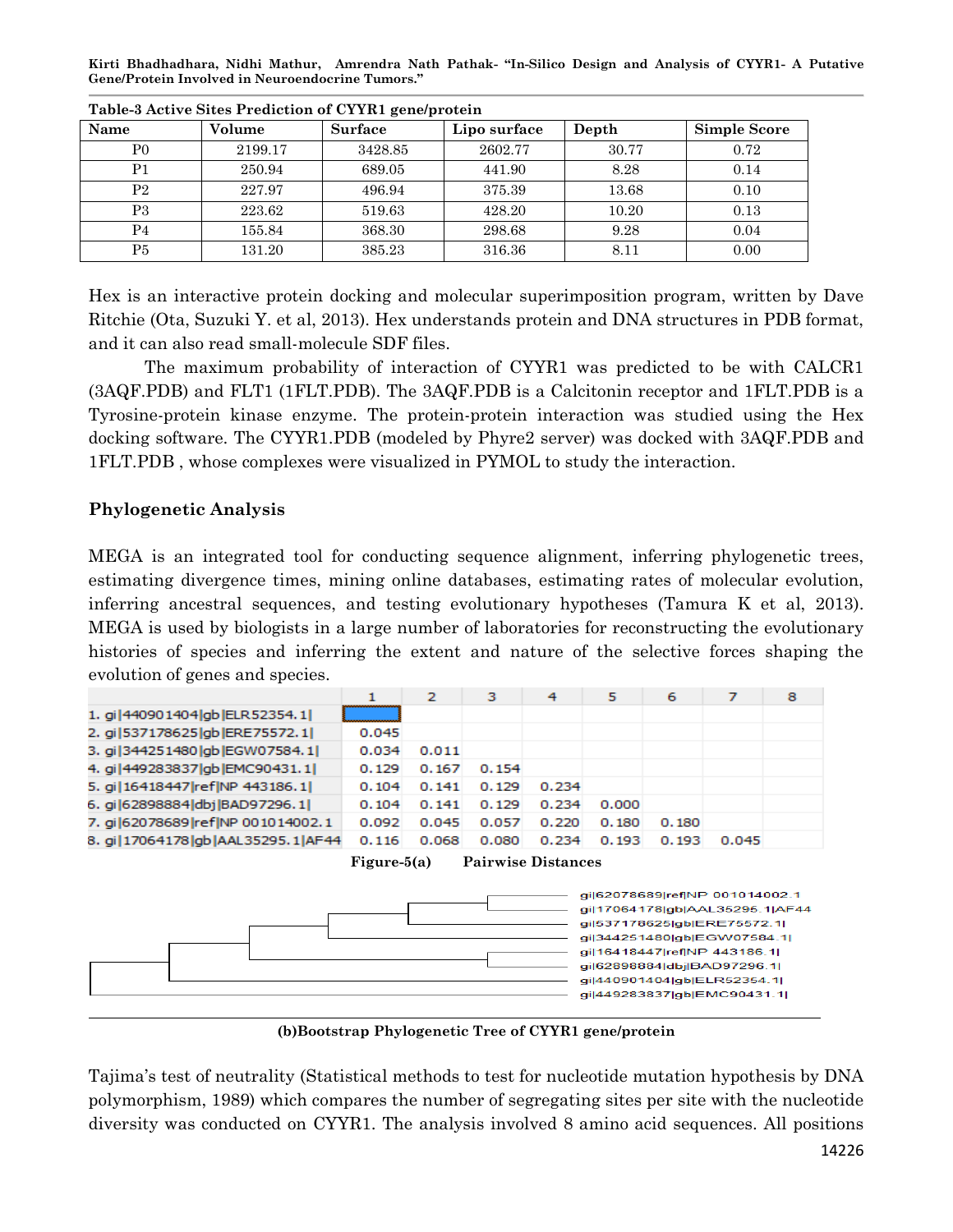containing gaps and missing data were eliminated. There were a total of 91 positions in the final dataset. Evolutionary analyses were conducted in MEGA6.

| <b>Table. Results from Tajima's Neutrality Test [1]</b> |    |             |          |          |          |  |
|---------------------------------------------------------|----|-------------|----------|----------|----------|--|
| m                                                       | -8 | $p_{\rm e}$ | ω        | π        | D        |  |
| -8                                                      | 26 | 0.285714    | 0.110193 | 0.114207 | 0.192031 |  |
| <b>Figure-6: TaximaTest of Neutrality</b>               |    |             |          |          |          |  |

Abbreviations:  $m =$  number of sequences,  $n =$  total number of sites,  $S =$  Number of segregating sites,  $ps = S/n$ ,  $T = ps/a1$ ,  $p = nucleotide$  diversity, and D is the Tajima test statistic. (Tamura K., Stecher G., Peterson D., Filipski A., and Kumar S. (2013). MEGA6: Molecular Evolutionary Genetics Analysis version 6.0).

The CYYR1 as predicted to be interacting with the Tyrosine Kinase (FLT1), the protein was put through phosphorylation testing. The NetPhos tool was used to identify the probable phosphorylating sites.



As evident from the literature that there is mutation at the 111<sup>th</sup> position of CYYR1 protein in which Proline residue is replaced by a Serine residue. The effect of the mutation was studied on the structure by redesigning the structure of mutated CYYR1 protein using Phyre-2 server again. The predicted structure was then visualized in PYMOL as shown in the figure 11.

**Validation:-**VADAR is a comprehensive web server for quantitative protein structure evaluation. It accepts Protein Data Bank (PDB) formatted files or PDB accession numbers as input and calculates, identifies, graphs, reports and/or evaluates a large number (>30) of key structural parameters both for individual residues and for the entire protein (Leigh Willard et al., 2003). These include excluded volume, accessible surface area, backbone and side chain dihedral angles, secondary structure, hydrogen bonding partners, hydrogen bond energies, steric quality, solvation free energy as well as local and overall fold quality. The modeled protein was evaluated on for the Ramachandran Plot and overall quality of the structure.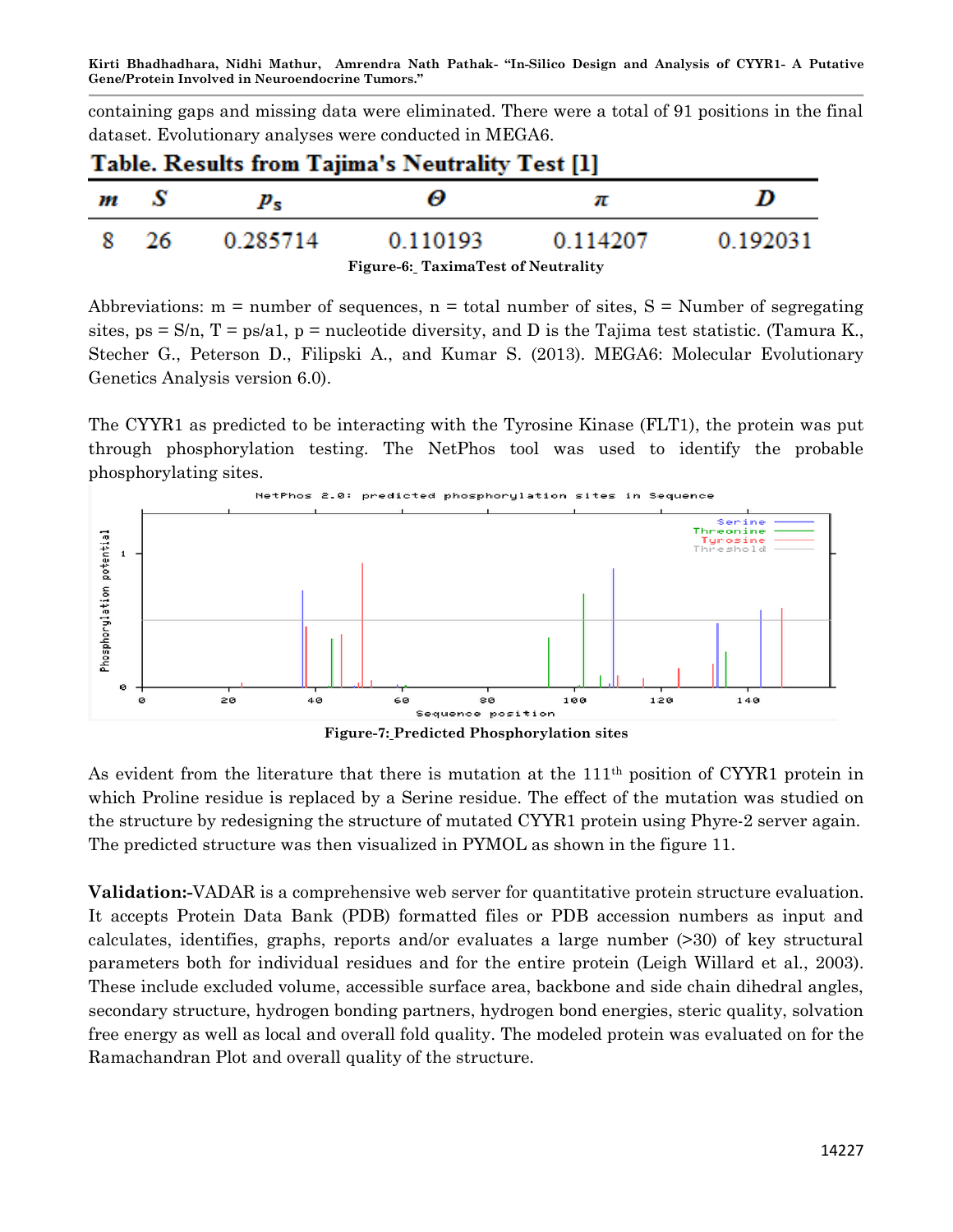

**Figure-8: [Ramachandran Plot](http://vadar.wishartlab.com/temp/1401354814/1401354814.m0.RAMA.png)**

Number of residues in favored region: 130 (85.5%) Number of residues in allowed region: 12 (7.9%) Number of residues in outlier region: 10 (6.6%)

| Statistic                             | Observed                         | Expected |
|---------------------------------------|----------------------------------|----------|
| $ $ # Helix<br>$ $ # Beta<br>  # Coil | 52 (33%)<br>25 (16%)<br>77 (50%) |          |
| # Turn                                | 28 (18%)                         |          |

**Figure-9: Statistics of the secondary structure elements present in CYYR1 as predicted by Ab initio method using Phyre2.**

#### **Result and Discussion:**

CYYR1 an unknown protein/gene definitely has some or the other connection to the neuroendocrine tumor. Though experimentally it is not yet verified, but the computational analysis thus performed provides with the numerous important findings. Three domains were analyzed namely as Signal peptide domain (1-29), Transmembrane domain (62-82), Poly Proline domain (144-149).The structure was predicted using Phyre2 server, as it showed very low amount of homology of the order 35% only. The predicted structure had an ERRAT score of 34.783 and finally its loop modeling enhanced the overall quality of the structure with over all enhancing the quality of the structure to 86.047%.

```
Overall quality factor**: 86.047
```


**Figure-10: ERRAT plot after energy minimization and loop modeling with overall quality factor-> 86.047**

The structure contained one alpha helix and two beta sheet as shown in figure 3.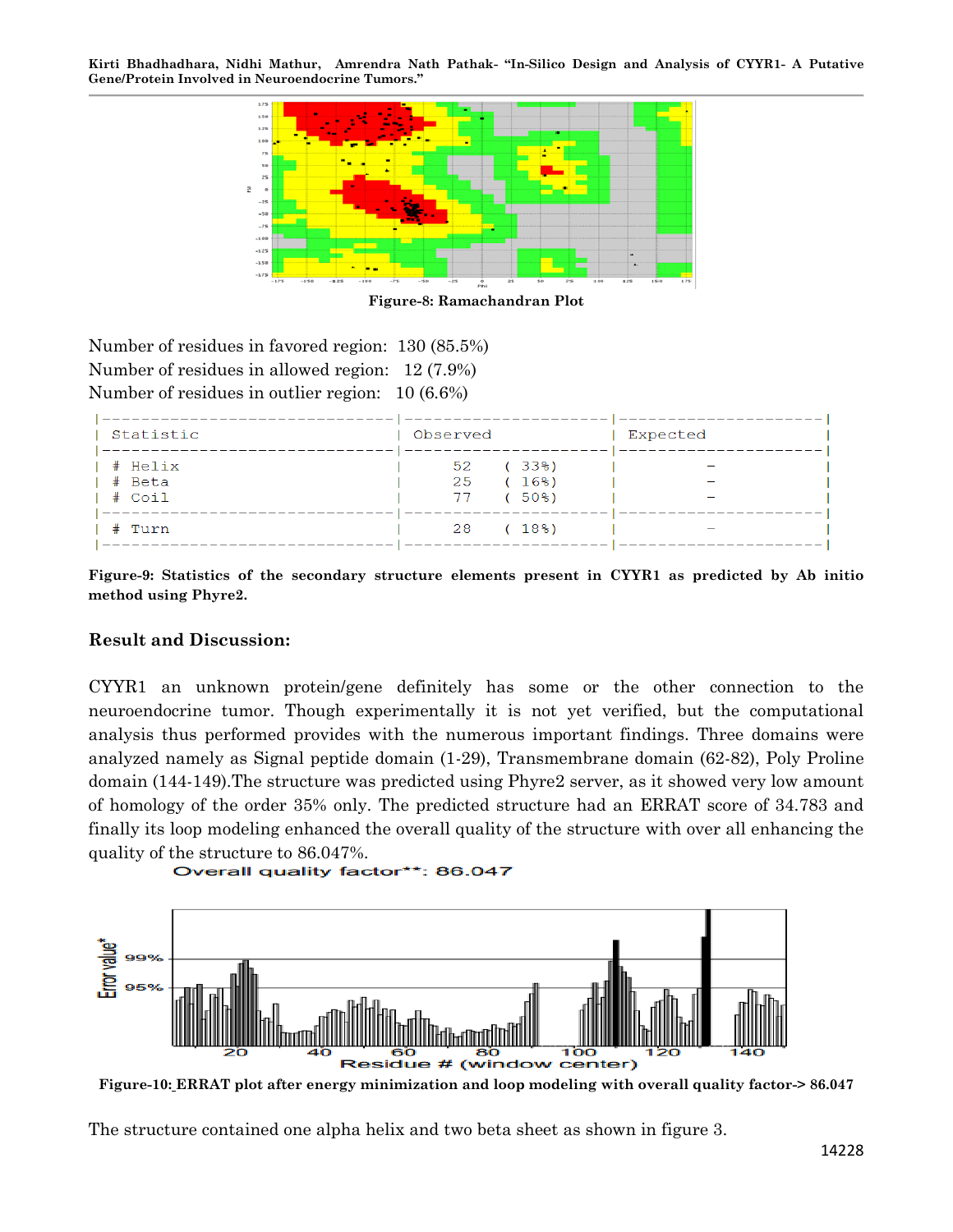The mutations cited in literature were replacement of Proline at 111<sup>th</sup> position by Serine. When the structure was designed and analyzed it was found that due to a single mutation the two stable beta sheets are all lost which destabilizes the structure and prevents it from attaining its stable conformation, which might also effect its interaction with other interacting partners. The comparison of the structure is visualized in figure 11, where the yellow colored beta sheets are lost in the single mutant form of CYYR1 protein.



**Figure-11: P replaced by S at 111sites in sequence position (mutational study)**

The entry in the UniprotKB describes 2 isoforms produced by alternative splicing. In natural variant, at 95th position Arginine replaced by Histidine, at 111th position Proline replaced by Serine.

The interaction of CYYR1 gene/protein was analyzed using Gene Mania, showing interaction with the FLT1 gene and CALCRL. The detailed study of amino acids involved in active site revealed a Volume = 2199.17, Surface =  $3428.85$  and Simple Score = 0.72, with the amino acids like Proline, Argenine, Leucine , Isoleucine and Methionine were found to be involved in the active site.



**Figure-12: Active Sites Prediction with** *Active Site Predictor* **(B.Jayaramet al, 2011)**

The protein-protein interaction was studied using docking of CYYR1 with FLT1and CALCRL using Hex. The figure 13 and 14 represents the interaction between the hypothetically predicted interacting partners, as predicted from Gene Mania. The interaction when studied in detailed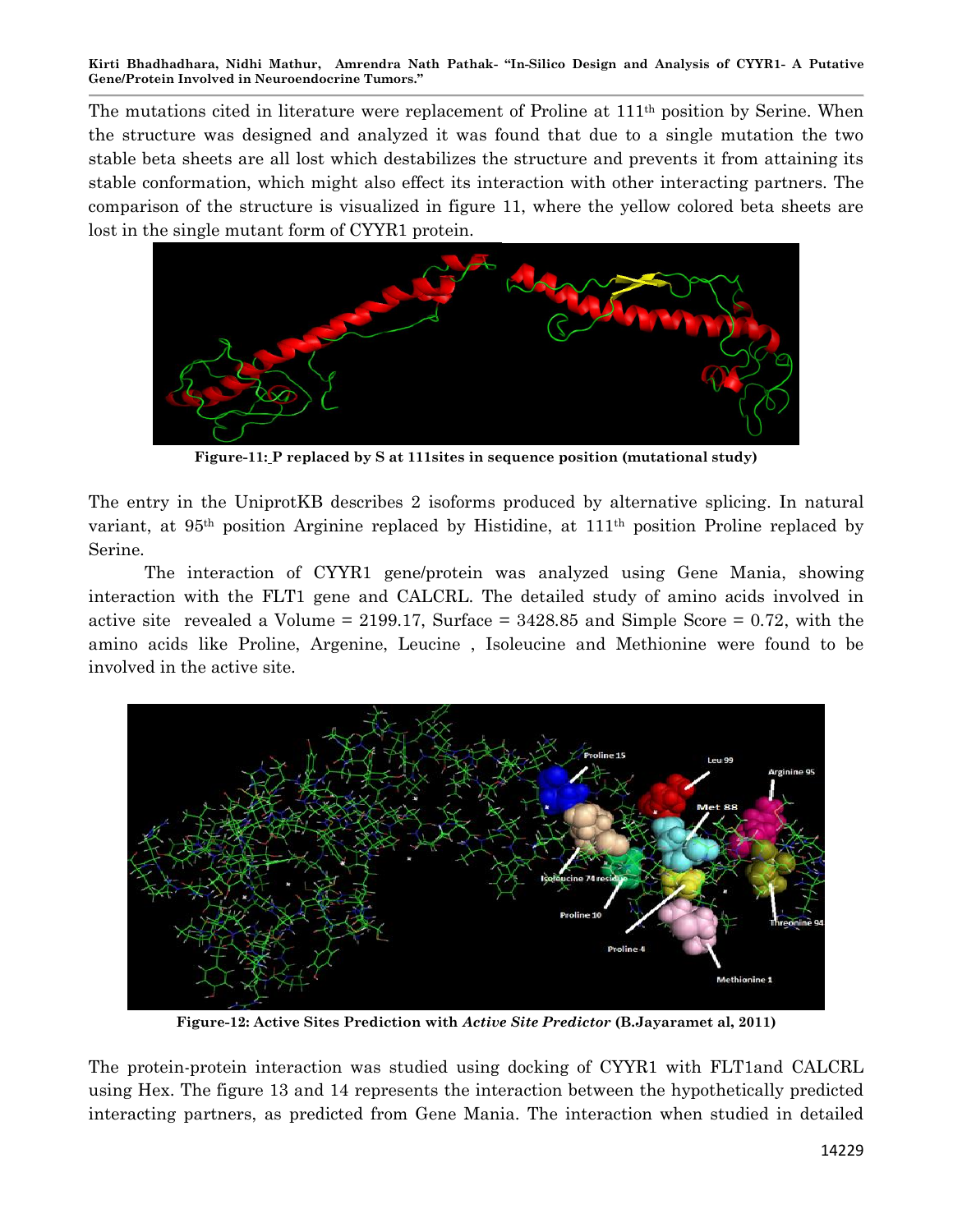revealed that interaction between CYYR1 and FLT1 is possible and is still stable as compared to that with the CALCRL. The FLT1 is a kinase enzyme which as predicted might have some specific interaction leading to activation of this CYYR1.



**Figure 14: The snapshots from Pymol of CYYR1 interacting with FLT1 in A and with CALCRL in B.**

The figure 13 and 14 clearly shows that FLT1 has very clear interaction with the CYYR1 and it tries to interact with it from three sides. The stability of the complex is also good with a energy score of -910.52 KJ/mol. The interacting amino acids are Alanine, Proline , Lysine, Isoleucine, Histidine.

Mega-6 software was used for performing Pairwise Alignment between 8 co-related (phylogenetically related) sequences. TaximaTest was performed to check the mutation probability, which came as 0.192031.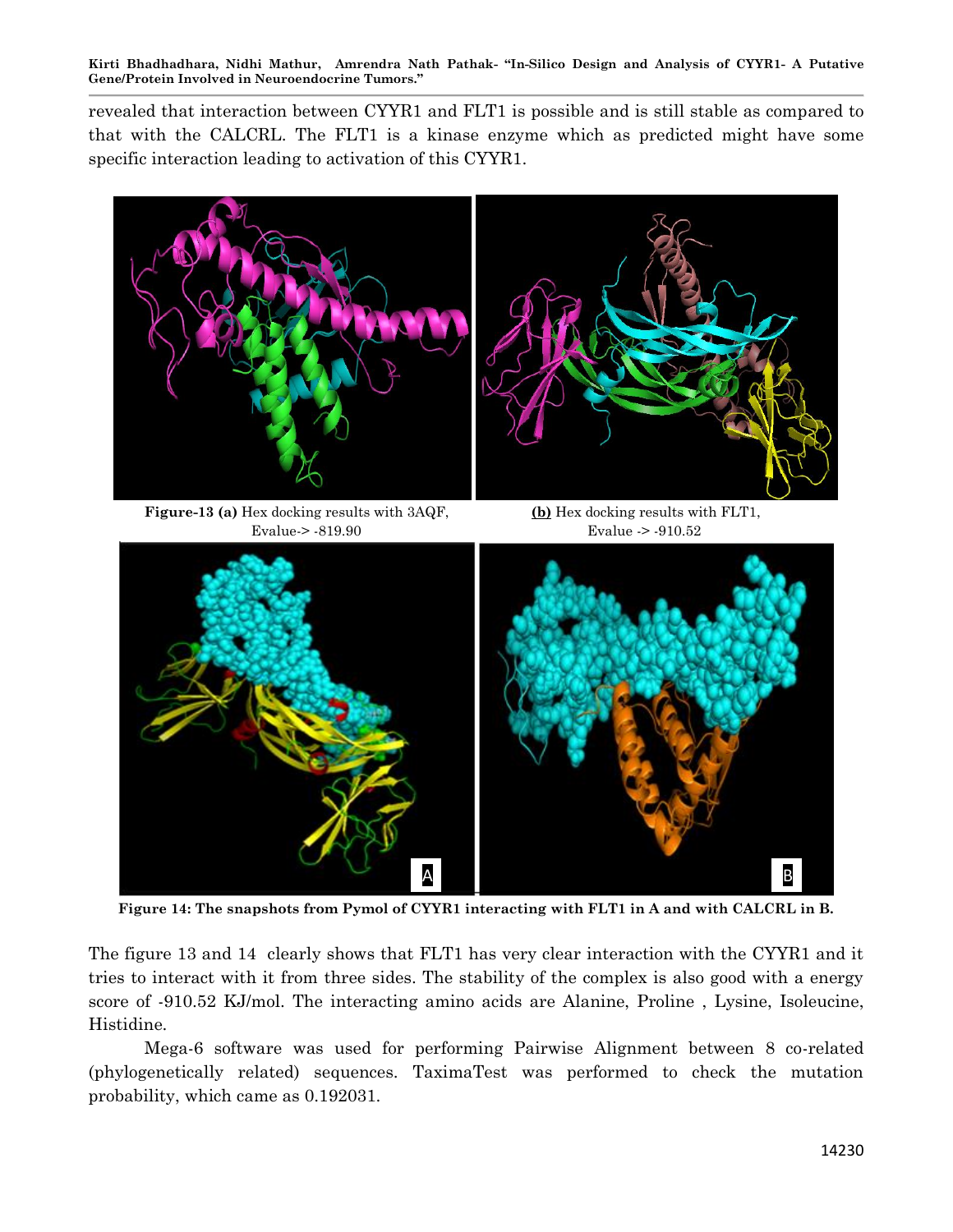The phosphorylated sites (Serine, Threonine, Tyrosine and Threshold) were analyzed using NetPhos, as shown in figure 7 further clarifies that there could be a possible interaction between FLT1 phosphorylating the CYYR1 making it active to participate in some important pathway involved in neuro-endocrine tumor or vice versa. The mutated The Proline was replaced by Serine at 111th position, it was observed that the 2 beta sheets were replaced by the alpha helix, which makes it a destabilized structure which could lead to its inactivation and thus hindering the activity of CYYR1.

The Ramachandran plot also clarifies that it has more of a coiled-coiled structure having 50% of it making it a transmembrane protein which when activated performs some or the other task in trans-membrane related transferring of some important molecule involved in the neuroendocrine tumor. The structure though is not completely stable as specified by the plot with around 10 amino acids which are the present in the outlier area. The structure needs more improvement to be studied in detail to get to a conclusion related to its involvement in some important pathway leading to neuro-endocrine tumor.

The area needs to be further studied in detail with experimentally designing the CYYR1 structure whose interaction can be further studied in detail to come to a final conclusion leading to interpretation of the exact role that it plays in neuro-endocrine tumors. The finding of involvement of CYYR1 in this disease is new which should be pondered upon to target the specific molecule involved in this disease, thus providing a new insight into the understanding of the various cascades of steps leading to neuro-endocrine tumor.

#### **REFERENCES:**

- **1.** Su-Chen Li, Cecile Martijn, TaoCui, Ahmed Essaghir, Rau, M. Luque, Jean-Baptiste DE Moulin, Justo P. Castan, Kjell Oberg, Valeria, Giandomenico "The Somatostatin Analogue Octreotide Inhibits Growth of Small Intestine Neuroendocrine Tumor Cells".
- 2. Vitale L, Frabetti F, Huntsman SA, Canaider S, Casadei R, Lenzi L, Facchin F, Carinci P, Zannotti M, Coppola D, Strippoli Sequence, "subtle" alternative splicing and expression of the CYYR1 (cysteine/tyrosine-rich 1) mRNA in human neuroendocrine tumors".
- 3. Vitale L, Casadei R, Canaider S, Lenzi L, Strippoli P, D'Addabbo P, Giannone S, Carinci P, Zannotti M "Cysteine and tyrosine-rich 1 (CYYR1), a novel unpredicted gene on human chromosome 21, encodes a cysteine and tyrosine-rich protein and defines a new family of highly conserved vertebrate-specific genes".
- 4. Kloppel G, Perren A, Heitz PU (2004) The gastroenteropancreatic neuroendocrine cell system and its tumors: the WHO classification. Ann N Y Acad Sci 1014: 13–2.
- 5. Modlin IM, Oberg K, Chung DC, Jensen RT, de Herder WW, et al. (2008) Gastroenteropancreatic neuroendocrine tumors. Lancet Oncol 9: 61–72
- 6. Kulke MH, Siu LL, Tepper JE, Fisher G, Jaffe D, et al. (2011) Future Directions in the Treatment of Neuroendocrine Tumors: Consensus Report of the National Cancer Institute Neuroendocrine Tumor Clinical Trials Planning Meeting. J Clin Oncol 29: 934–943
- 7. Pavel ME, Hainsworth JD, Baudin E, Peeters M, Horsch D, et al. (2011) Everolimus plus octreotide long-acting repeatable for the treatment of advanced neuroendocrine tumors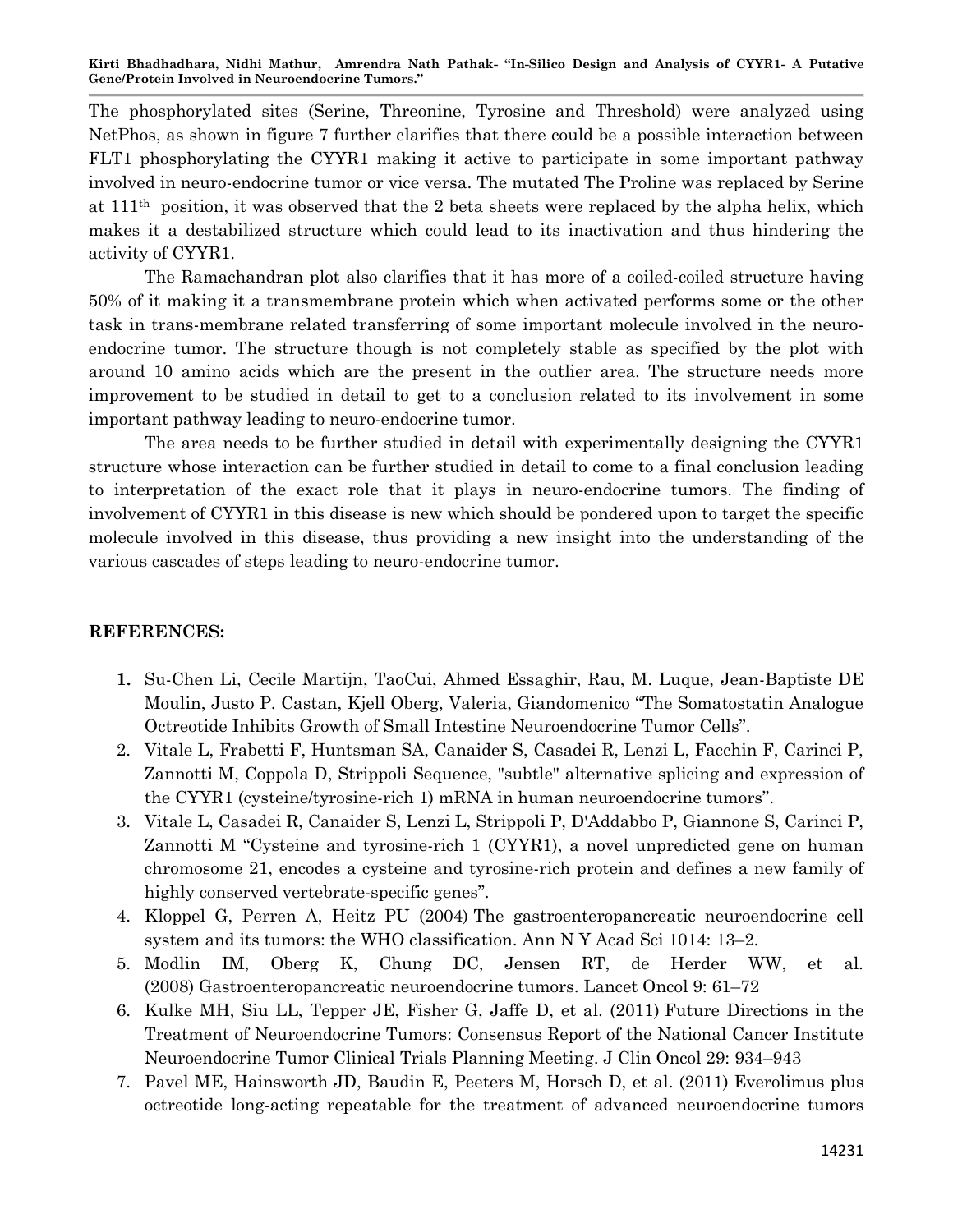associated with carcinoid syndrome (RADIANT-2): a randomized, placebo-controlled, phase 3 study. Lancet 378: 2005–2012

- 8. Strosberg J, Kvols L (2010) Ant proliferative effect of somatostatin analogs in gastroenteropancreatic neuroendocrine tumors. World J Gastroenterol 16: 2963–2970.
- 9. Oberg KE, Reubi JC, Kwekkeboom DJ, Krenning EP (2010) Role of somatostatins in gastroenteropancreatic neuroendocrine tumor development and therapyGastroenterology 139: 742–753, 753 e741.
- 10. Culler MD, Oberg K, Arnold R, Krenning EP, Sevilla I, et al. (2011) Somatostatin analogs for the treatment of neuroendocrine tumors. Cancer Metastasis Rev 30: 9–
- 11. Oberg KE (2011) The Management of Neuroendocrine Tumors: Current and Future Medical Therapy Options. Clin Oncol (R Coll Radiol).
- 12. M. Punta, P.C. Coggill, R.Y. Eberhardt, J. Mistry, J. Tate, C. Boursnell, N. Pang, K. Forslund, G. Ceric, J. Clements, A. Heger, L. Holm, E.L.L. Son hammer, S.R. Eddy, A. Bateman, R.D. Finn-PFam.
- 13. Magrane M. and the UniProt consortium UniProt Knowledgebase: a hub of integrated protein dat[aDatabase, 2011: bar009 \(2011\).](http://dx.doi.org/doi:10.1093/database/bar009)
- 14. Infrastructure for the life sciences: design and implementation of the UniProt websit[eBMC](http://dx.doi.org/doi:10.1186/1471-2105-10-136)  [Bioinformatics, 10:136 \(2009\).](http://dx.doi.org/doi:10.1186/1471-2105-10-136)
- 15. [The Pfam protein families database:](http://nar.oxfordjournals.org/content/42/D1/D222.long) M. Punta, P.C. Coggill, R.Y. Eberhardt, J. Mistry, J. Tate, C. Boursnell, N. Pang, K. Forslund, G. Ceric, J. Clements, A. Heger, L. Holm, E.L.L. Sonnhammer, S.R. Eddy, A. Bateman, R.D. FinnNucleic Acids Research (2014)
- 16. Tamura K, Stecher Peterson D, Filipski, Kumar S (2013) MEGA6: Molecular Evolutionary Genetics Analysis Version 6.0. Molecular Biology and Evolution 30:2725-2729.
- 17. F.C.Bernstein, T.F.Koetzle, G.J.Williams, E.E.Meyer Jr., M.D.Brice, J.R.Rodgers, O.Kennard, T.Shimanouchi, M.Tasumi, "The Protein Data Bank: A Computer-based Archival File for Macromolecular Structures," J. of. Mol. Biol., 112 (1977): 535.
- 18. The Gene MANIA prediction server: biological network integration for gene prioritization and predicting gene function. Warde-Farley D, Donaldson SL, Comes O, Zuberi K, Badrawi R, Chao P, Franz M, Grouios C, Kazi F, Lopes CT.
- 19. Maitland A, Mostafavi S, Montojo J, Shao Q, Wright G, Bader GD, Morris Q.
- 20. Nineteen additional unpredicted transcripts from human chromosome 21."
- 21. [Reymond A.,](http://www.uniprot.org/uniprot/?query=author:%22Reymond+A.%22) [Camargo A.A.,](http://www.uniprot.org/uniprot/?query=author:%22Camargo+A.A.%22) [Deutsch S.,](http://www.uniprot.org/uniprot/?query=author:%22Deutsch+S.%22) [Stevenson B.J.,](http://www.uniprot.org/uniprot/?query=author:%22Stevenson+B.J.%22) [Parmigiani R.B.,](http://www.uniprot.org/uniprot/?query=author:%22Parmigiani+R.B.%22) [Ucla C.,](http://www.uniprot.org/uniprot/?query=author:%22Ucla+C.%22) [Bettoni](http://www.uniprot.org/uniprot/?query=author:%22Bettoni+F.%22)  [F.,](http://www.uniprot.org/uniprot/?query=author:%22Bettoni+F.%22) [Rossier C.,](http://www.uniprot.org/uniprot/?query=author:%22Rossier+C.%22) [Lyle R.,](http://www.uniprot.org/uniprot/?query=author:%22Lyle+R.%22) [Guipponi M.,](http://www.uniprot.org/uniprot/?query=author:%22Guipponi+M.%22) [de Souza S.,](http://www.uniprot.org/uniprot/?query=author:%22de+Souza+S.%22) [Iseli C.,](http://www.uniprot.org/uniprot/?query=author:%22Iseli+C.%22) [Jongeneel C.V.,](http://www.uniprot.org/uniprot/?query=author:%22Jongeneel+C.V.%22) [Bucher](http://www.uniprot.org/uniprot/?query=author:%22Bucher+P.%22)  [P.,](http://www.uniprot.org/uniprot/?query=author:%22Bucher+P.%22) [Simpson A.J.G.,](http://www.uniprot.org/uniprot/?query=author:%22Simpson+A.J.G.%22) [Antonarakis S.E.Genomics 79:824-832\(2002\).](http://www.uniprot.org/uniprot/?query=author:%22Antonarakis+S.E.%22)
- 22. Complete sequencing and characterization of 21,243 full-length human cDNAs. [Ota](http://www.uniprot.org/uniprot/?query=author:%22Ota+T.%22)  [T.,](http://www.uniprot.org/uniprot/?query=author:%22Ota+T.%22) [Suzuki Y.,](http://www.uniprot.org/uniprot/?query=author:%22Suzuki+Y.%22) [Nishikawa T.,](http://www.uniprot.org/uniprot/?query=author:%22Nishikawa+T.%22) [Otsuki T.,](http://www.uniprot.org/uniprot/?query=author:%22Otsuki+T.%22) [Sugiyama T.,](http://www.uniprot.org/uniprot/?query=author:%22Sugiyama+T.%22) [Irie R.,](http://www.uniprot.org/uniprot/?query=author:%22Irie+R.%22) [Wakamatsu A.,](http://www.uniprot.org/uniprot/?query=author:%22Wakamatsu+A.%22) [Hayashi](http://www.uniprot.org/uniprot/?query=author:%22Hayashi+K.%22)  [K.,](http://www.uniprot.org/uniprot/?query=author:%22Hayashi+K.%22) [Sato H.,](http://www.uniprot.org/uniprot/?query=author:%22Sato+H.%22) [Nagai K.,](http://www.uniprot.org/uniprot/?query=author:%22Nagai+K.%22) [Kimura K.,](http://www.uniprot.org/uniprot/?query=author:%22Kimura+K.%22) [Makita H.,](http://www.uniprot.org/uniprot/?query=author:%22Makita+H.%22) [Sekine M.,](http://www.uniprot.org/uniprot/?query=author:%22Sekine+M.%22) [ObayashiM.,](http://www.uniprot.org/uniprot/?query=author:%22Obayashi+M.%22) [Nishi T.,](http://www.uniprot.org/uniprot/?query=author:%22Nishi+T.%22) [Shibahara](http://www.uniprot.org/uniprot/?query=author:%22Shibahara+T.%22)  [T.,](http://www.uniprot.org/uniprot/?query=author:%22Shibahara+T.%22) [Tanaka T.,](http://www.uniprot.org/uniprot/?query=author:%22Tanaka+T.%22) [Ishii S.](http://www.uniprot.org/uniprot/?query=author:%22Ishii+S.%22) [Sugano S.Nat. Genet. 36:40-45\(2004\).](http://www.uniprot.org/uniprot/?query=author:%22Sugano+S.%22)
- 23. The DNA sequence of human chromosome 21."Hattori M., Fujiyama A., Taylor T.D., Watanabe H., Yada T.,Park H.-S.,Toyoda A.,Ishii K.,Totoki Y.,Choi D.-K.,Groner Y.,Soeda E.,Ohki M.,Takagi T.,Sakaki Y.,Taudien S.,Blechschmidt K.,Polley A.Yaspo M.L.
- 24. Sequence, "subtle' alternative splicing and expression of the CYYR1 (cysteine/tyrosine-rich 1) mRNA in human neuroendocrine tumors."Vitale L., Frabetti F., Huntsman S.A.,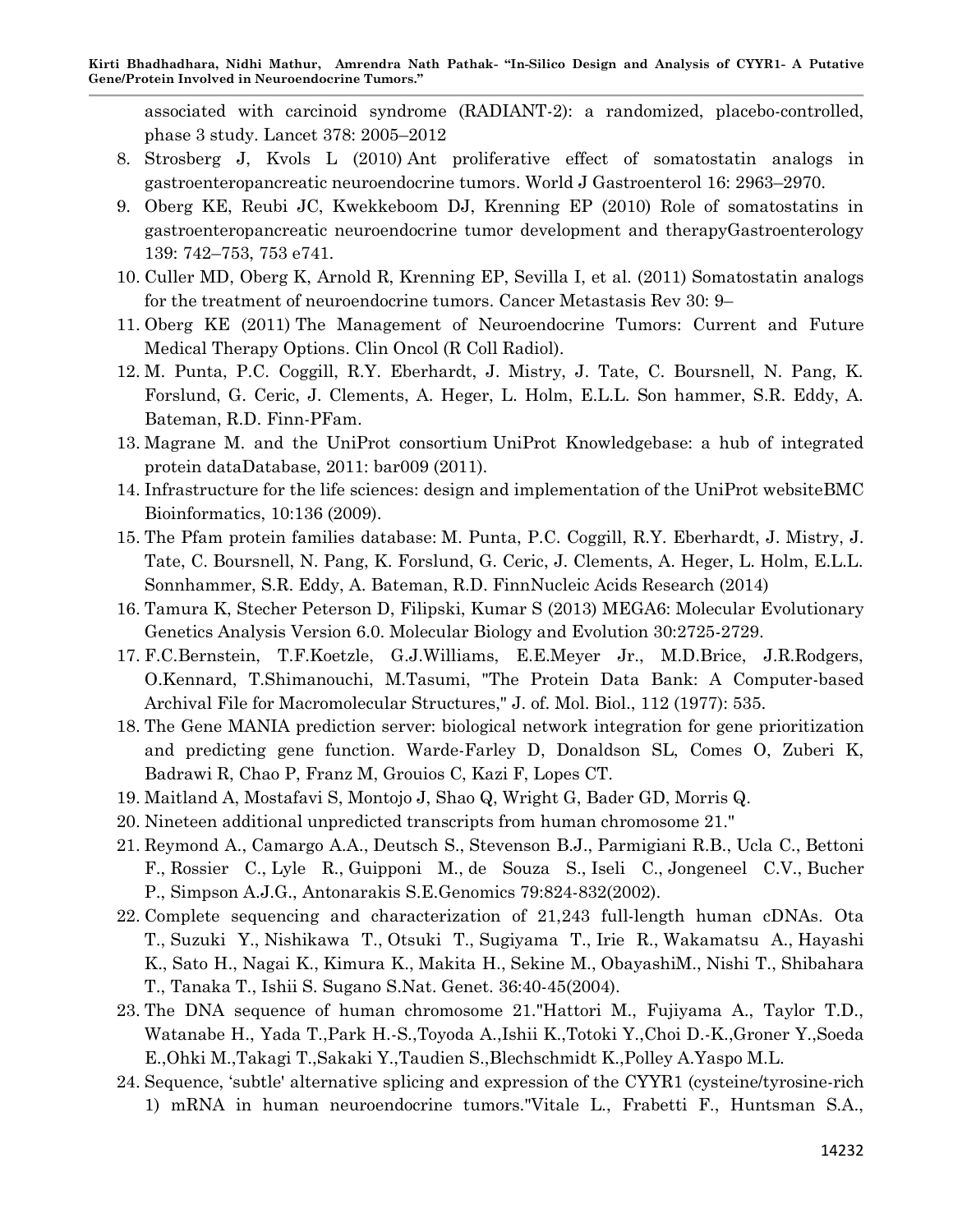Canaider S., Casadei R., Lenzi L., Facchin F., CarinciP., Zannotti M., Coppola D., Strippoli P.BMC Cancer 7:66-66(2007).

- 25. Laskoswki RA, MacArthur MW, Moss DS & Thorton JM. (1993). PROCHECK: a program to check the stereo chemical quality of protein structures. J. Appl. Cryst. 26, 283-291.
- 26. Hooft, RWW, Vriend G, Sander C, Abola EE. (1996).Errors in protein structures. 381,272- 272.
- 27. Colovos C, Yeates TO. (1993). Verification of protein structures: patterns of non-bonded atomic interactions. Protein Sci. 2, 1511-1519.
- 28. Luthy Bowie JU, Eisenberg D. (1992).Assessment of protein models with threedimensional profiles. Nature 356, 83-85.
- 29. Ponitus J, Richelle J, Wodak SJ. (1996).Deviations from standard atomic volumes as a quality measure for protein crystal structures. J.Mol. Biol. 264,121-136.
- 30. Vaguine AA, Richelle J, Wodak SJ. (1999).SFCHECK: a unified set of procedure for evaluating the quality of macromolecular structure-factor data and their agreement with atomic model. Acta Cryst. D55, 191-205.
- 31. The Jpred 3 secondary structure prediction server-Christin, Cole, JonathanD. Barber and Geoffrey J. Barton
- 32. VADAR: a web server for quantitative evaluation of protein structure quality. Leigh Willard, Anuj Ranjan1, Haiyan Zhang, Hassan Monzavi1, Robert F. Boyko, Brian D. Sykes and David S. Wishart.
- 33. Protein structure prediction on the web: a case study using the Phyre server. Kelle LA and Sternberg MJE. Nature Protocols 4,363-371(2009).
- 34. Schomburg, K.T.; Bietz, S.; Briem, H.; Henzler, A.M.; Urbaczek, S.; Rarey, M. (2014). Facing the Challenges of Structure-Based Target Prediction by Inverse Virtual Screening. Journal of Chemical Information and Modeling.
- 35. Protein Docking Using Case-Based Reasoning. A.W. Ghoorah, M. Smail-Tabbone, M.-D. Devignes, D.W. Ritchie, (2013). Proteins: Structure, Function, Bioinformatics, DOI:10.1002/prot.24433.
- 36. Larkin MA, Black shields G, Brown NP, Chenna R, McGettigan PA, McWilliams H, Valentin F, Wallace IM, Wilm A, Lopez R, Thompson JD, Gibson TJ and Higgins DG Bioinformatics 2007 23(21): 2947-2948. doi:10.1093/bioinformatics/btm404.
- 37. Kiefer F, Arnold K, Künzli M, Bordoli L, Schwede T (2009).The SWISS-MODEL Repository and associated resources. Nucleic Acids Res. 37, D387-D392.
- 38. Altschul, S.F., Gish, W., Miller, W., Myers, E.W. & Lipman, D.J. (1990) "Basic local alignment search tool." J. Mol. Biol. 215:403-410. PubMed
- 39. The PyMOL Molecular Graphics System, Version 1.2r3pre, Schrödinger, LLC.
- 40. ö Jacobson, M. P.; Pincus, D. L.; Rapp, C. S.; Day, T. J. F.; Honig, B.; Shaw, D. E.; Friesner, R. A., "A Hierarchical Approach to All-Atom Protein Loop Prediction," Proteins: Structure, Function and Bioinformatics, 2004, 55, 351-367
- 41. Ö Bell, J.A., Cao, Y., Gunn, J.R., Day, T., Gallicchio, E., Zhou, Z., Levy, R. and Farid, R., "PrimeX and the Schrödinger Computational Chemistry Suite of Programs," International Tables for Crystallography, 2012, F (18), 534-538
- 42. Tajima F. (1989). Statistical methods to test for nucleotide mutation hypothesis by DNA polymorphism. Genetics 123:585-595.